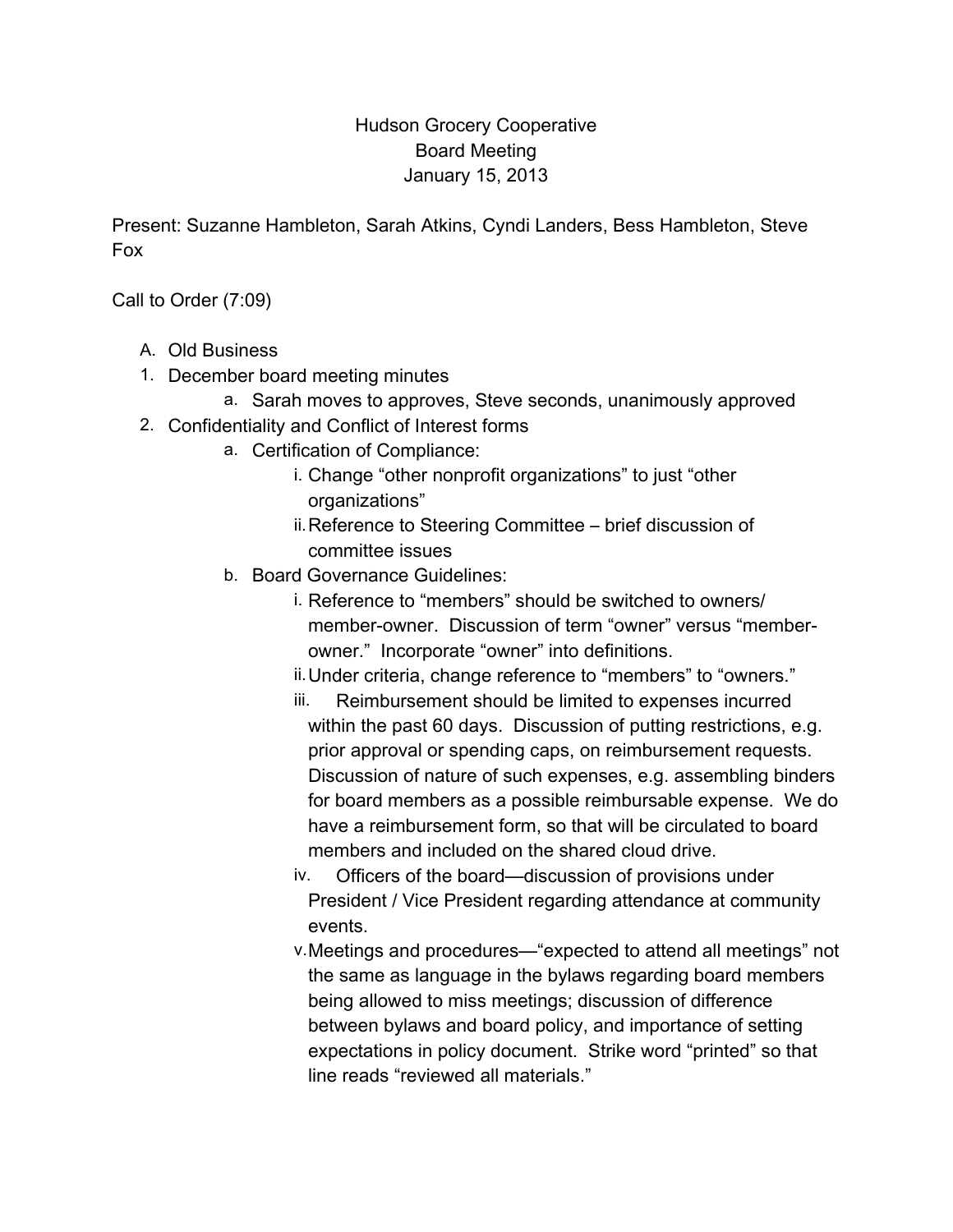- vi. Materials distributed in advance—change distributed again at the meeting to additional material not available in advance will be distributed at the meeting.
- vii. Selection of agenda items—"at the first board meeting of each year" changed to the board meeting in the month following the annual meeting.
- viii. Attendance of non-directors—clarify that board meetings are open to the co-op's owners.
- ix. Board access to senior management—copy of communication *shall be* instead of "should be" provided to GM.
- x.Board committees—discussion of adding to standing committees an Ownership Committee. Discussion of separate roles of Marketing versus Ownership. Sarah volunteers to chair Ownership as well as Finance. Rotation discussed for chairmen—add provision that it is board policy to rotate chairs every 2 years which may be shortened or extended at the discretion of the board.
- xi. Committee charters are to be drafted by chairs for submission at the February board meeting (2/12). Draft charters are due to Suzanne by Friday,  $2/11/25$ .
- xii. Conflicts of interest—change "other nonprofit organizations" to "other organizations."
- c. Bess will update document by 2/1 for approval at Feb meeting
- B. New Business
	- 1. Approval of new owners
		- a. 10 new owners for approval per agenda
		- b. Sarah moves approval. Suzanne seconds. Unanimously approved
	- 2. Sales tax to be filed by January 31<sup>st</sup>. Sarah will handle this.
	- 3. Reciprocity—We currently have reciprocity with River Market. Discussion of pursuing this with other co-ops. Whole Earth grocery has \$80 share buy-in, Menomonie Market \$100.
		- a. Bess moves to pursue reciprocity with Whole Earth and Menomonie Market and for approval of \$180 for buy-in to each co-op. Steve seconds. Discussion—Sarah proposes putting this in newsletter to inform Owners and encourage them to use it, and discussion as possible selling-point for prospective owners. For now, newsletter will be a marketing committee item, but in the future may be an ownership committee item. Vote—unanimously approved.
	- 4. Board retreat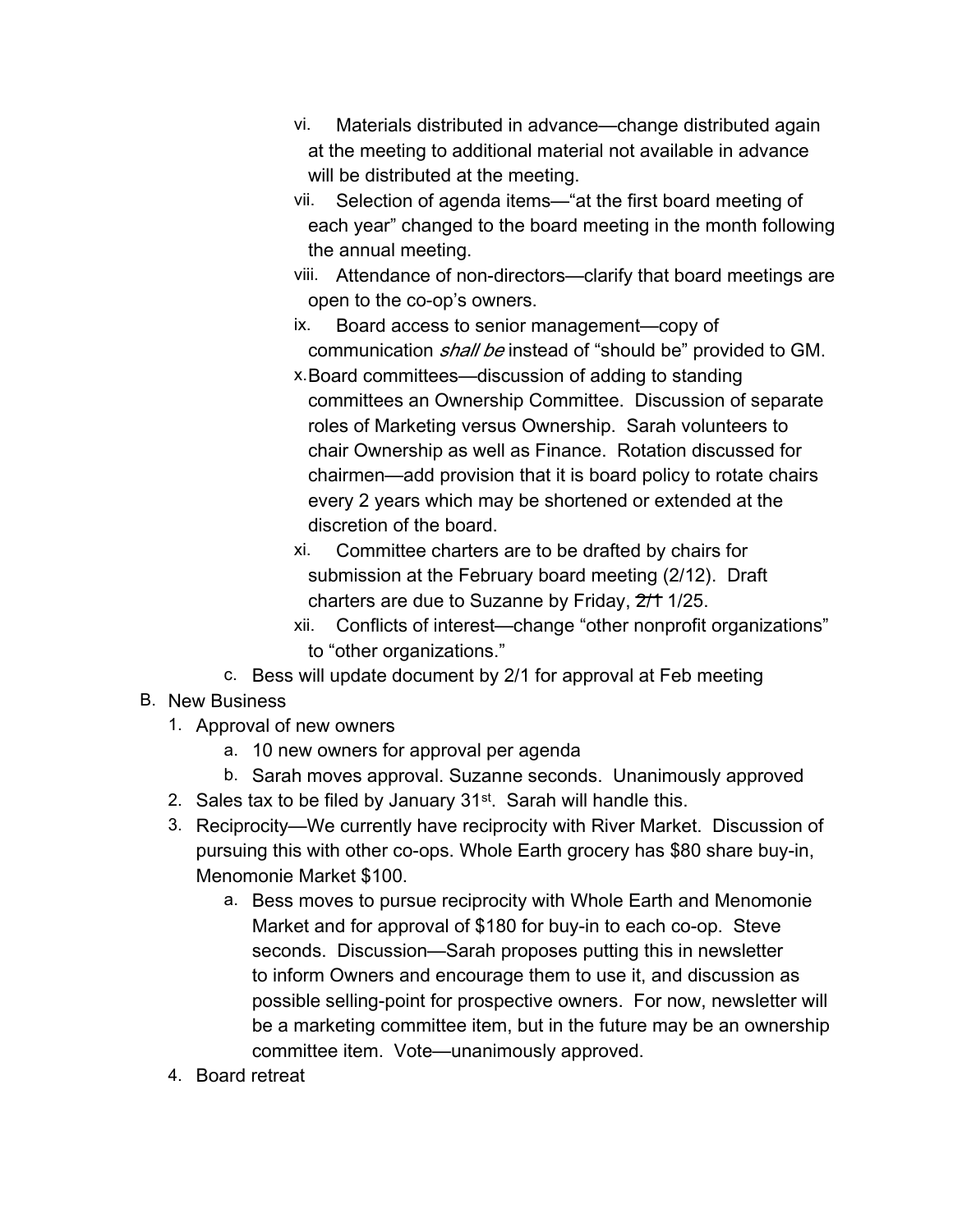- a. January 26<sup>th</sup>, with goals to create Mission Statement and Annual Budget.
- b. Cyndi proposes to write grant for board retreat, through CDS. Then we could tailor an agenda for a facilitated retreat. Board is in support of this. Cyndi will take charge of writing for this grant.
- c. Set time of 8am to 12pm. Agenda items per December minutes. Location to be the conference room of Sarah's building, 2<sup>nd</sup> and Vine.
- d. Discussion of possible pre-work such as for budget. Sarah asks what we have for a budget right now. Discussion of CDS resources and what's in the co-op bank account. To assist with retreat preparedness, we should have committee charter drafts done by Friday, Jan. 25.
- 5. Quorum discussion
	- a. Returning to item from last month, Suzanne wanted to clarify whether there needs to be a motion. No change is being made and so no motion necessary.
- 6. Discussion of Up & Coming Conference attendance
	- a. Suzanne and Cyndi will attend. Sarah and Bess will probably attend, based on schedule issues. Discussion of the Food Co-op Initiative scholarship funds and when they need to be used.
- 7. Committee items
	- a. Next marketing meeting 2/6 at 6:00pm. Suzanne has not yet gotten hold of Suzy Fallon regarding putting together script for house parties. Cyndi mentions there is another co-op putting together house party campaign, who will provide some information on what they're doing, and Suzanne notes that Gateway is doing this. Cyndi also mentions Mississippi Market chair offered that we sit in on a board meeting. Suzanne notes that we also have an open invitation to sit in on River Market's meetings, and Steve notes that in River Falls they often invite people to sit in on their board meetings.
	- b. Steering Committee meeting 1/28
	- c. Budget item—Hot Air Affair coming up. Do we want to "smoosh board"? Sarah shares her experience doing that event in the past. Discussion of whether this could be a marketing event. Cyndi asks about getting a table, and Suzanne says they are available but it's \$150.
		- i. Side discussion of getting in on farmers' markets next summer
		- and hurdles we'd faced in trying to do this last summer.
- 8. 100-Owner party
	- a. Cyndi talked to American Sky, and they will host our party. We also may be able to get a discount on growlers for people to get for member